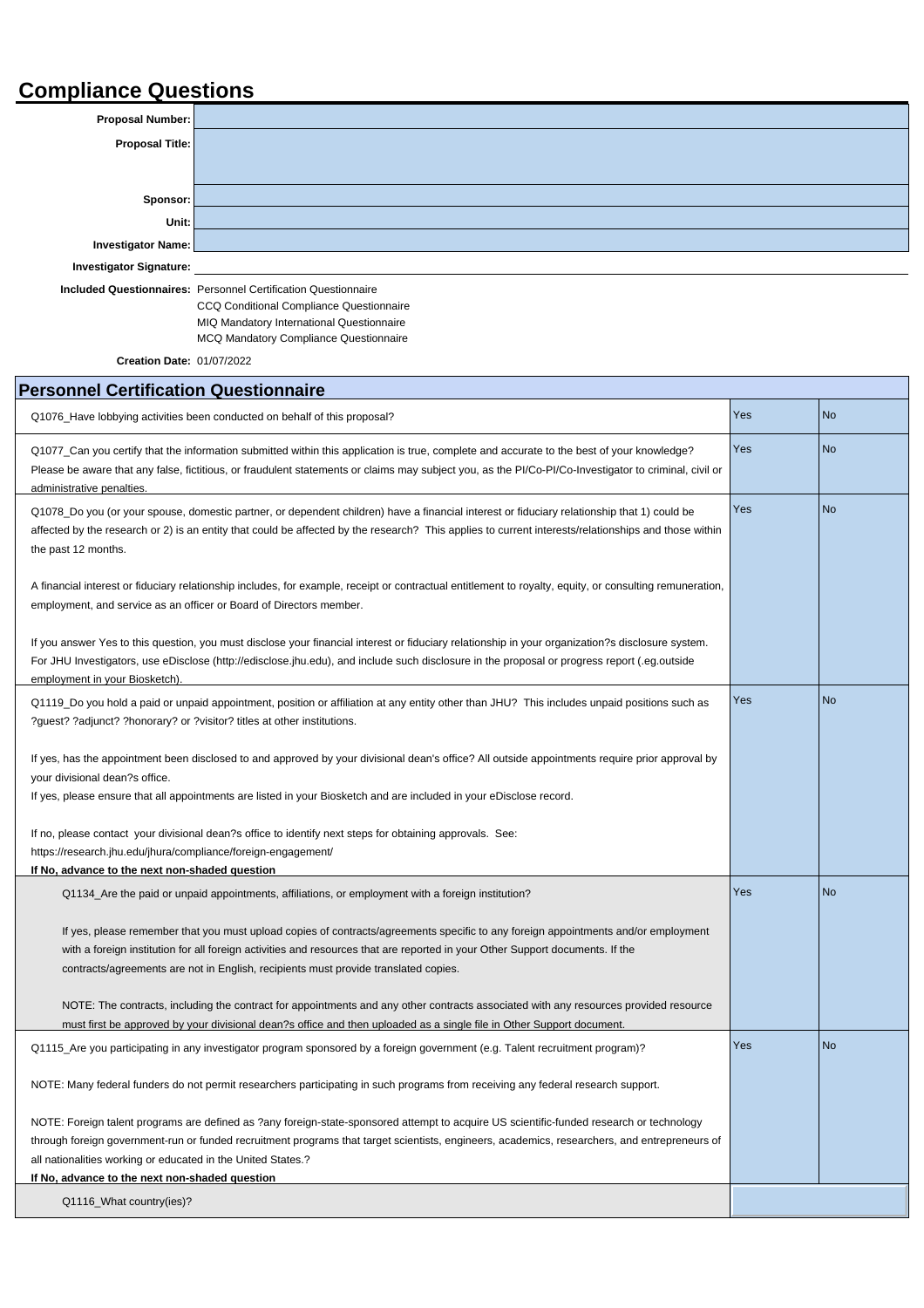| Q1135 Do you have any visiting postdoctoral fellows, students or scholars involved in research for your lab supported in full or in part by any     | Yes | No   |
|-----------------------------------------------------------------------------------------------------------------------------------------------------|-----|------|
| non-JHU organization, institution, company or government? All visitors must be approved according to the JHU Visitor?s Policy.                      |     |      |
| If No, advance to the next non-shaded question                                                                                                      |     |      |
| If yes, was this visitor approved according to the JHU?s Visitor?s Policy?                                                                          | Yes | No   |
|                                                                                                                                                     |     |      |
| Note: The visitor?s efforts, including the external funding support for the visitor, are considered ?Other Support? and must be disclosed to        |     |      |
| federal funders in your Other Support document. https://research.jhu.edu/jhura/current-and-pending-or-other-support/                                |     |      |
| Q1137 Do you have access to ?in-kind? research resources from any source outside of JHU? This includes resources obtained through a                 | Yes | No   |
| formal or informal collaboration, appointment, or relationship with an outside institution, organization or company. Examples include lab or office |     |      |
| space, specialized equipment, research data or materials that are provided without charge to you. See:                                              |     |      |
| https://grants.nih.gov/grants/forms/othersupport.htm                                                                                                |     |      |
|                                                                                                                                                     |     |      |
| If yes, you must disclose the details of that resource in your Other Support. Identify any agreements under which you receive these resources.      |     |      |
| If the research resources are from a foreign institution and related to a foreign appointment or foreign employment (including consulting or        |     |      |
| research that has not been approved in eDisclose), you must upload the associated contracts under which you received access to the                  |     |      |
| resource.                                                                                                                                           |     |      |
| Q1079_Are you currently debarred, suspended, proposed for debarment, declared ineligible or voluntarily excluded from current transactions by       | Yes | l No |
| a federal department or agency?                                                                                                                     |     |      |
| Q1080_Do you agree to accept responsibility for the scientific conduct of the project and to provide all required progress reports?                 | Yes | l No |
|                                                                                                                                                     |     |      |
| Q1117_Have you have reviewed the proposal and confirm that it includes the required disclosures related to appointments (domestic and               | Yes | No   |
| foreign) as well as current and pending support/other support (domestic and foreign). I understand I am obligated to report in a timely fashion     |     |      |
| any changes to such disclosures in accordance with university and sponsor policy, and that JHU is required to promptly relay such information to    |     |      |
| the sponsor.                                                                                                                                        |     |      |
| <b>CCQ Conditional Compliance Questionnaire</b>                                                                                                     |     |      |

| Q1009_Does this project involve the use of bio-hazardous materials, recombinant DNA/synthetic nucleic acid molecules, radioactive materials,<br>or hazardous chemicals? | Yes | No         |
|-------------------------------------------------------------------------------------------------------------------------------------------------------------------------|-----|------------|
| If No, advance to the next non-shaded question                                                                                                                          |     |            |
| Q1012_Does this project involve use of recombinant DNA?                                                                                                                 | Yes | <b>INo</b> |
| Q1011_Does this project involve use of hazardous and highly-toxic chemicals (e.g., carcinogens, mutagens, chemicals at the NIOSH<br>IDLH level)?                        | Yes | <b>INo</b> |
| Q1010_Does this project involve use of radioactive materials?                                                                                                           | Yes | <b>INo</b> |
| Q1047_Does this project involve the use of biohazardous materials?                                                                                                      | Yes | l No       |
| Q1013_Will the project necessitate alterations or renovations?<br>If No, advance to the next non-shaded question                                                        | Yes | <b>INo</b> |
| Q1044_Have the alterations/renovations been approved by the Dean's Office?                                                                                              | Yes | <b>INo</b> |
| Q1031_Please provide an explanation of the required alterations.                                                                                                        |     |            |
|                                                                                                                                                                         |     |            |
| 01014 Will additional space he needed in any project location?                                                                                                          | Yes | l No       |

| Q1014 Will additional space be needed in any project location? | <b>Yes</b> | <b>INc</b> |
|----------------------------------------------------------------|------------|------------|
| If No, advance to the next non-shaded question                 |            |            |
| Q1042_Has space request been approved by the Dean's Office?    | l Yes      | 1 Nc       |
|                                                                |            |            |

Q1032\_Please add an explanation of the additional space request.

| Q1026_Is cost sharing or matching required by the sponsor?<br>If No, advance to the next non-shaded question | Yes        | No  |
|--------------------------------------------------------------------------------------------------------------|------------|-----|
| Q1045_Please provide cost centers and/or internal orders that will be used for cost sharing.                 |            |     |
|                                                                                                              |            |     |
|                                                                                                              |            |     |
| Q1049_Has cost sharing been approved by the department and/or Dean, as appropriate?                          | <b>Yes</b> | 1No |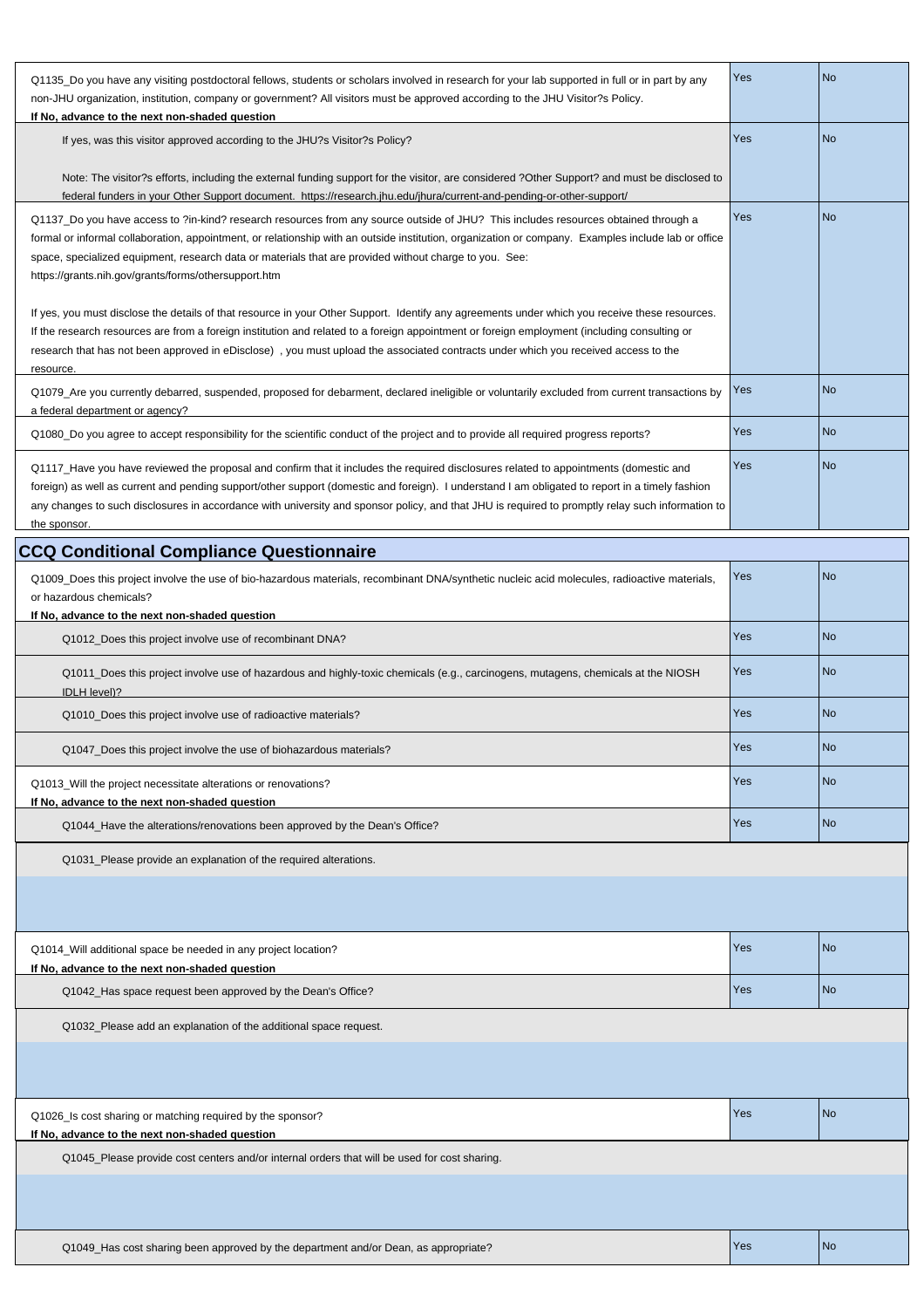| Q1035_Please provide the name of the any third parties with whom you expect to enter into confidentiality agreements.<br>Q1083_Science Codes pertaining to University's Strategic Initiatives contained is this research. Select all Codes that apply; select 'None', if appropriate<br>No University Stategic Initiative Science Codes apply.<br>Project addresses the needs or extends the promise of cities.<br>Project connected to Kavli Neuroscience Discovery Initiative.<br>Project connected to learning throughout the lifespan.<br>Project invests in Baltimore and its citizens.<br>Project involves civil space?related activities.<br>Project involves data-intensive research.<br>Project involves global health inequities research.<br>Project involves individualized health research.<br>Project involves sustainable energy research.<br>Q1084_Science Codes pertaining to Medical or Health characteristics of this research. Select all Codes that apply; select 'None', if appropriate.<br>No Medical or Health Related Science Codes apply.<br>Participants must sign a HIPAA form (Health Insurance Portability & Accountabilty Act).<br>Project involves AIDS/HIV research.<br>Project involves cancer research.<br>Project involves development of a vaccine or testing vaccine effectiveness.<br>Q1085_Science Codes pertaining to Funding of this proposal. Select all Codes that apply; select 'None', if appropriate.<br>No Funding Proposal Science Codes apply.<br>Project involves a non-disclosure agreement or Confidentiality Agreement that may be either in negotiations or fully executed. Proposal Type Negotiations Only.<br>Proposal is the initial Negotiated agreement with no dollars specified (Proposal Type Negotiation Only), after which Task Orders will be issued (Proposal Type Task<br>Order).<br>Proposal will allow an individual to remain on JHU payroll while providing service to a governmental entity. Proposal Type Negotiation Only.<br>Sponsor will approve proposal based on an administrative, not competitive, review.<br>Q1086_Science Codes pertaining to the General Purpose of this proposal. Select all Codes that apply; select 'None', if appropriate.<br>Designed to promote the new research career of PI, for example: NIH K awards, NSF Career awards, ONR Young Investigator awards, or other sponsors such as<br>Beckman Young Investigator Program.<br>No General Proposal Purpose Science Codes apply.<br>Open solicitation through a JHU department or center.<br>Proposal requests modification of an award, grant, but only to extend the period of performance.<br>Proposal requests the transfer of an award, grant, from another institution to JHU.<br>Yes<br>No<br>Q1015_Are any administrative costs included in the budget? | Q1018_In this project, will you be utilizing information provided under a confidentiality agreement with a third party?<br>If No, advance to the next non-shaded question | Yes | <b>No</b> |  |
|---------------------------------------------------------------------------------------------------------------------------------------------------------------------------------------------------------------------------------------------------------------------------------------------------------------------------------------------------------------------------------------------------------------------------------------------------------------------------------------------------------------------------------------------------------------------------------------------------------------------------------------------------------------------------------------------------------------------------------------------------------------------------------------------------------------------------------------------------------------------------------------------------------------------------------------------------------------------------------------------------------------------------------------------------------------------------------------------------------------------------------------------------------------------------------------------------------------------------------------------------------------------------------------------------------------------------------------------------------------------------------------------------------------------------------------------------------------------------------------------------------------------------------------------------------------------------------------------------------------------------------------------------------------------------------------------------------------------------------------------------------------------------------------------------------------------------------------------------------------------------------------------------------------------------------------------------------------------------------------------------------------------------------------------------------------------------------------------------------------------------------------------------------------------------------------------------------------------------------------------------------------------------------------------------------------------------------------------------------------------------------------------------------------------------------------------------------------------------------------------------------------------------------------------------------------------------------------------------------------------------------------------------------------------------------------------------------------------------------------------------------------------------------------------------------------------------|---------------------------------------------------------------------------------------------------------------------------------------------------------------------------|-----|-----------|--|
|                                                                                                                                                                                                                                                                                                                                                                                                                                                                                                                                                                                                                                                                                                                                                                                                                                                                                                                                                                                                                                                                                                                                                                                                                                                                                                                                                                                                                                                                                                                                                                                                                                                                                                                                                                                                                                                                                                                                                                                                                                                                                                                                                                                                                                                                                                                                                                                                                                                                                                                                                                                                                                                                                                                                                                                                                           |                                                                                                                                                                           |     |           |  |
|                                                                                                                                                                                                                                                                                                                                                                                                                                                                                                                                                                                                                                                                                                                                                                                                                                                                                                                                                                                                                                                                                                                                                                                                                                                                                                                                                                                                                                                                                                                                                                                                                                                                                                                                                                                                                                                                                                                                                                                                                                                                                                                                                                                                                                                                                                                                                                                                                                                                                                                                                                                                                                                                                                                                                                                                                           |                                                                                                                                                                           |     |           |  |
|                                                                                                                                                                                                                                                                                                                                                                                                                                                                                                                                                                                                                                                                                                                                                                                                                                                                                                                                                                                                                                                                                                                                                                                                                                                                                                                                                                                                                                                                                                                                                                                                                                                                                                                                                                                                                                                                                                                                                                                                                                                                                                                                                                                                                                                                                                                                                                                                                                                                                                                                                                                                                                                                                                                                                                                                                           |                                                                                                                                                                           |     |           |  |
|                                                                                                                                                                                                                                                                                                                                                                                                                                                                                                                                                                                                                                                                                                                                                                                                                                                                                                                                                                                                                                                                                                                                                                                                                                                                                                                                                                                                                                                                                                                                                                                                                                                                                                                                                                                                                                                                                                                                                                                                                                                                                                                                                                                                                                                                                                                                                                                                                                                                                                                                                                                                                                                                                                                                                                                                                           |                                                                                                                                                                           |     |           |  |
|                                                                                                                                                                                                                                                                                                                                                                                                                                                                                                                                                                                                                                                                                                                                                                                                                                                                                                                                                                                                                                                                                                                                                                                                                                                                                                                                                                                                                                                                                                                                                                                                                                                                                                                                                                                                                                                                                                                                                                                                                                                                                                                                                                                                                                                                                                                                                                                                                                                                                                                                                                                                                                                                                                                                                                                                                           |                                                                                                                                                                           |     |           |  |
|                                                                                                                                                                                                                                                                                                                                                                                                                                                                                                                                                                                                                                                                                                                                                                                                                                                                                                                                                                                                                                                                                                                                                                                                                                                                                                                                                                                                                                                                                                                                                                                                                                                                                                                                                                                                                                                                                                                                                                                                                                                                                                                                                                                                                                                                                                                                                                                                                                                                                                                                                                                                                                                                                                                                                                                                                           |                                                                                                                                                                           |     |           |  |
|                                                                                                                                                                                                                                                                                                                                                                                                                                                                                                                                                                                                                                                                                                                                                                                                                                                                                                                                                                                                                                                                                                                                                                                                                                                                                                                                                                                                                                                                                                                                                                                                                                                                                                                                                                                                                                                                                                                                                                                                                                                                                                                                                                                                                                                                                                                                                                                                                                                                                                                                                                                                                                                                                                                                                                                                                           |                                                                                                                                                                           |     |           |  |
|                                                                                                                                                                                                                                                                                                                                                                                                                                                                                                                                                                                                                                                                                                                                                                                                                                                                                                                                                                                                                                                                                                                                                                                                                                                                                                                                                                                                                                                                                                                                                                                                                                                                                                                                                                                                                                                                                                                                                                                                                                                                                                                                                                                                                                                                                                                                                                                                                                                                                                                                                                                                                                                                                                                                                                                                                           |                                                                                                                                                                           |     |           |  |
|                                                                                                                                                                                                                                                                                                                                                                                                                                                                                                                                                                                                                                                                                                                                                                                                                                                                                                                                                                                                                                                                                                                                                                                                                                                                                                                                                                                                                                                                                                                                                                                                                                                                                                                                                                                                                                                                                                                                                                                                                                                                                                                                                                                                                                                                                                                                                                                                                                                                                                                                                                                                                                                                                                                                                                                                                           |                                                                                                                                                                           |     |           |  |
|                                                                                                                                                                                                                                                                                                                                                                                                                                                                                                                                                                                                                                                                                                                                                                                                                                                                                                                                                                                                                                                                                                                                                                                                                                                                                                                                                                                                                                                                                                                                                                                                                                                                                                                                                                                                                                                                                                                                                                                                                                                                                                                                                                                                                                                                                                                                                                                                                                                                                                                                                                                                                                                                                                                                                                                                                           |                                                                                                                                                                           |     |           |  |
|                                                                                                                                                                                                                                                                                                                                                                                                                                                                                                                                                                                                                                                                                                                                                                                                                                                                                                                                                                                                                                                                                                                                                                                                                                                                                                                                                                                                                                                                                                                                                                                                                                                                                                                                                                                                                                                                                                                                                                                                                                                                                                                                                                                                                                                                                                                                                                                                                                                                                                                                                                                                                                                                                                                                                                                                                           |                                                                                                                                                                           |     |           |  |
|                                                                                                                                                                                                                                                                                                                                                                                                                                                                                                                                                                                                                                                                                                                                                                                                                                                                                                                                                                                                                                                                                                                                                                                                                                                                                                                                                                                                                                                                                                                                                                                                                                                                                                                                                                                                                                                                                                                                                                                                                                                                                                                                                                                                                                                                                                                                                                                                                                                                                                                                                                                                                                                                                                                                                                                                                           |                                                                                                                                                                           |     |           |  |
|                                                                                                                                                                                                                                                                                                                                                                                                                                                                                                                                                                                                                                                                                                                                                                                                                                                                                                                                                                                                                                                                                                                                                                                                                                                                                                                                                                                                                                                                                                                                                                                                                                                                                                                                                                                                                                                                                                                                                                                                                                                                                                                                                                                                                                                                                                                                                                                                                                                                                                                                                                                                                                                                                                                                                                                                                           |                                                                                                                                                                           |     |           |  |
|                                                                                                                                                                                                                                                                                                                                                                                                                                                                                                                                                                                                                                                                                                                                                                                                                                                                                                                                                                                                                                                                                                                                                                                                                                                                                                                                                                                                                                                                                                                                                                                                                                                                                                                                                                                                                                                                                                                                                                                                                                                                                                                                                                                                                                                                                                                                                                                                                                                                                                                                                                                                                                                                                                                                                                                                                           |                                                                                                                                                                           |     |           |  |
|                                                                                                                                                                                                                                                                                                                                                                                                                                                                                                                                                                                                                                                                                                                                                                                                                                                                                                                                                                                                                                                                                                                                                                                                                                                                                                                                                                                                                                                                                                                                                                                                                                                                                                                                                                                                                                                                                                                                                                                                                                                                                                                                                                                                                                                                                                                                                                                                                                                                                                                                                                                                                                                                                                                                                                                                                           |                                                                                                                                                                           |     |           |  |
|                                                                                                                                                                                                                                                                                                                                                                                                                                                                                                                                                                                                                                                                                                                                                                                                                                                                                                                                                                                                                                                                                                                                                                                                                                                                                                                                                                                                                                                                                                                                                                                                                                                                                                                                                                                                                                                                                                                                                                                                                                                                                                                                                                                                                                                                                                                                                                                                                                                                                                                                                                                                                                                                                                                                                                                                                           |                                                                                                                                                                           |     |           |  |
|                                                                                                                                                                                                                                                                                                                                                                                                                                                                                                                                                                                                                                                                                                                                                                                                                                                                                                                                                                                                                                                                                                                                                                                                                                                                                                                                                                                                                                                                                                                                                                                                                                                                                                                                                                                                                                                                                                                                                                                                                                                                                                                                                                                                                                                                                                                                                                                                                                                                                                                                                                                                                                                                                                                                                                                                                           |                                                                                                                                                                           |     |           |  |
|                                                                                                                                                                                                                                                                                                                                                                                                                                                                                                                                                                                                                                                                                                                                                                                                                                                                                                                                                                                                                                                                                                                                                                                                                                                                                                                                                                                                                                                                                                                                                                                                                                                                                                                                                                                                                                                                                                                                                                                                                                                                                                                                                                                                                                                                                                                                                                                                                                                                                                                                                                                                                                                                                                                                                                                                                           |                                                                                                                                                                           |     |           |  |
|                                                                                                                                                                                                                                                                                                                                                                                                                                                                                                                                                                                                                                                                                                                                                                                                                                                                                                                                                                                                                                                                                                                                                                                                                                                                                                                                                                                                                                                                                                                                                                                                                                                                                                                                                                                                                                                                                                                                                                                                                                                                                                                                                                                                                                                                                                                                                                                                                                                                                                                                                                                                                                                                                                                                                                                                                           |                                                                                                                                                                           |     |           |  |
|                                                                                                                                                                                                                                                                                                                                                                                                                                                                                                                                                                                                                                                                                                                                                                                                                                                                                                                                                                                                                                                                                                                                                                                                                                                                                                                                                                                                                                                                                                                                                                                                                                                                                                                                                                                                                                                                                                                                                                                                                                                                                                                                                                                                                                                                                                                                                                                                                                                                                                                                                                                                                                                                                                                                                                                                                           |                                                                                                                                                                           |     |           |  |
|                                                                                                                                                                                                                                                                                                                                                                                                                                                                                                                                                                                                                                                                                                                                                                                                                                                                                                                                                                                                                                                                                                                                                                                                                                                                                                                                                                                                                                                                                                                                                                                                                                                                                                                                                                                                                                                                                                                                                                                                                                                                                                                                                                                                                                                                                                                                                                                                                                                                                                                                                                                                                                                                                                                                                                                                                           |                                                                                                                                                                           |     |           |  |
|                                                                                                                                                                                                                                                                                                                                                                                                                                                                                                                                                                                                                                                                                                                                                                                                                                                                                                                                                                                                                                                                                                                                                                                                                                                                                                                                                                                                                                                                                                                                                                                                                                                                                                                                                                                                                                                                                                                                                                                                                                                                                                                                                                                                                                                                                                                                                                                                                                                                                                                                                                                                                                                                                                                                                                                                                           |                                                                                                                                                                           |     |           |  |
|                                                                                                                                                                                                                                                                                                                                                                                                                                                                                                                                                                                                                                                                                                                                                                                                                                                                                                                                                                                                                                                                                                                                                                                                                                                                                                                                                                                                                                                                                                                                                                                                                                                                                                                                                                                                                                                                                                                                                                                                                                                                                                                                                                                                                                                                                                                                                                                                                                                                                                                                                                                                                                                                                                                                                                                                                           |                                                                                                                                                                           |     |           |  |
|                                                                                                                                                                                                                                                                                                                                                                                                                                                                                                                                                                                                                                                                                                                                                                                                                                                                                                                                                                                                                                                                                                                                                                                                                                                                                                                                                                                                                                                                                                                                                                                                                                                                                                                                                                                                                                                                                                                                                                                                                                                                                                                                                                                                                                                                                                                                                                                                                                                                                                                                                                                                                                                                                                                                                                                                                           |                                                                                                                                                                           |     |           |  |
|                                                                                                                                                                                                                                                                                                                                                                                                                                                                                                                                                                                                                                                                                                                                                                                                                                                                                                                                                                                                                                                                                                                                                                                                                                                                                                                                                                                                                                                                                                                                                                                                                                                                                                                                                                                                                                                                                                                                                                                                                                                                                                                                                                                                                                                                                                                                                                                                                                                                                                                                                                                                                                                                                                                                                                                                                           |                                                                                                                                                                           |     |           |  |
|                                                                                                                                                                                                                                                                                                                                                                                                                                                                                                                                                                                                                                                                                                                                                                                                                                                                                                                                                                                                                                                                                                                                                                                                                                                                                                                                                                                                                                                                                                                                                                                                                                                                                                                                                                                                                                                                                                                                                                                                                                                                                                                                                                                                                                                                                                                                                                                                                                                                                                                                                                                                                                                                                                                                                                                                                           |                                                                                                                                                                           |     |           |  |
|                                                                                                                                                                                                                                                                                                                                                                                                                                                                                                                                                                                                                                                                                                                                                                                                                                                                                                                                                                                                                                                                                                                                                                                                                                                                                                                                                                                                                                                                                                                                                                                                                                                                                                                                                                                                                                                                                                                                                                                                                                                                                                                                                                                                                                                                                                                                                                                                                                                                                                                                                                                                                                                                                                                                                                                                                           |                                                                                                                                                                           |     |           |  |
|                                                                                                                                                                                                                                                                                                                                                                                                                                                                                                                                                                                                                                                                                                                                                                                                                                                                                                                                                                                                                                                                                                                                                                                                                                                                                                                                                                                                                                                                                                                                                                                                                                                                                                                                                                                                                                                                                                                                                                                                                                                                                                                                                                                                                                                                                                                                                                                                                                                                                                                                                                                                                                                                                                                                                                                                                           |                                                                                                                                                                           |     |           |  |
|                                                                                                                                                                                                                                                                                                                                                                                                                                                                                                                                                                                                                                                                                                                                                                                                                                                                                                                                                                                                                                                                                                                                                                                                                                                                                                                                                                                                                                                                                                                                                                                                                                                                                                                                                                                                                                                                                                                                                                                                                                                                                                                                                                                                                                                                                                                                                                                                                                                                                                                                                                                                                                                                                                                                                                                                                           |                                                                                                                                                                           |     |           |  |
|                                                                                                                                                                                                                                                                                                                                                                                                                                                                                                                                                                                                                                                                                                                                                                                                                                                                                                                                                                                                                                                                                                                                                                                                                                                                                                                                                                                                                                                                                                                                                                                                                                                                                                                                                                                                                                                                                                                                                                                                                                                                                                                                                                                                                                                                                                                                                                                                                                                                                                                                                                                                                                                                                                                                                                                                                           |                                                                                                                                                                           |     |           |  |
|                                                                                                                                                                                                                                                                                                                                                                                                                                                                                                                                                                                                                                                                                                                                                                                                                                                                                                                                                                                                                                                                                                                                                                                                                                                                                                                                                                                                                                                                                                                                                                                                                                                                                                                                                                                                                                                                                                                                                                                                                                                                                                                                                                                                                                                                                                                                                                                                                                                                                                                                                                                                                                                                                                                                                                                                                           |                                                                                                                                                                           |     |           |  |
|                                                                                                                                                                                                                                                                                                                                                                                                                                                                                                                                                                                                                                                                                                                                                                                                                                                                                                                                                                                                                                                                                                                                                                                                                                                                                                                                                                                                                                                                                                                                                                                                                                                                                                                                                                                                                                                                                                                                                                                                                                                                                                                                                                                                                                                                                                                                                                                                                                                                                                                                                                                                                                                                                                                                                                                                                           |                                                                                                                                                                           |     |           |  |
|                                                                                                                                                                                                                                                                                                                                                                                                                                                                                                                                                                                                                                                                                                                                                                                                                                                                                                                                                                                                                                                                                                                                                                                                                                                                                                                                                                                                                                                                                                                                                                                                                                                                                                                                                                                                                                                                                                                                                                                                                                                                                                                                                                                                                                                                                                                                                                                                                                                                                                                                                                                                                                                                                                                                                                                                                           |                                                                                                                                                                           |     |           |  |
| Q1033_Please provide an explanation for the administrative costs requested.                                                                                                                                                                                                                                                                                                                                                                                                                                                                                                                                                                                                                                                                                                                                                                                                                                                                                                                                                                                                                                                                                                                                                                                                                                                                                                                                                                                                                                                                                                                                                                                                                                                                                                                                                                                                                                                                                                                                                                                                                                                                                                                                                                                                                                                                                                                                                                                                                                                                                                                                                                                                                                                                                                                                               | If No, advance to the next non-shaded question                                                                                                                            |     |           |  |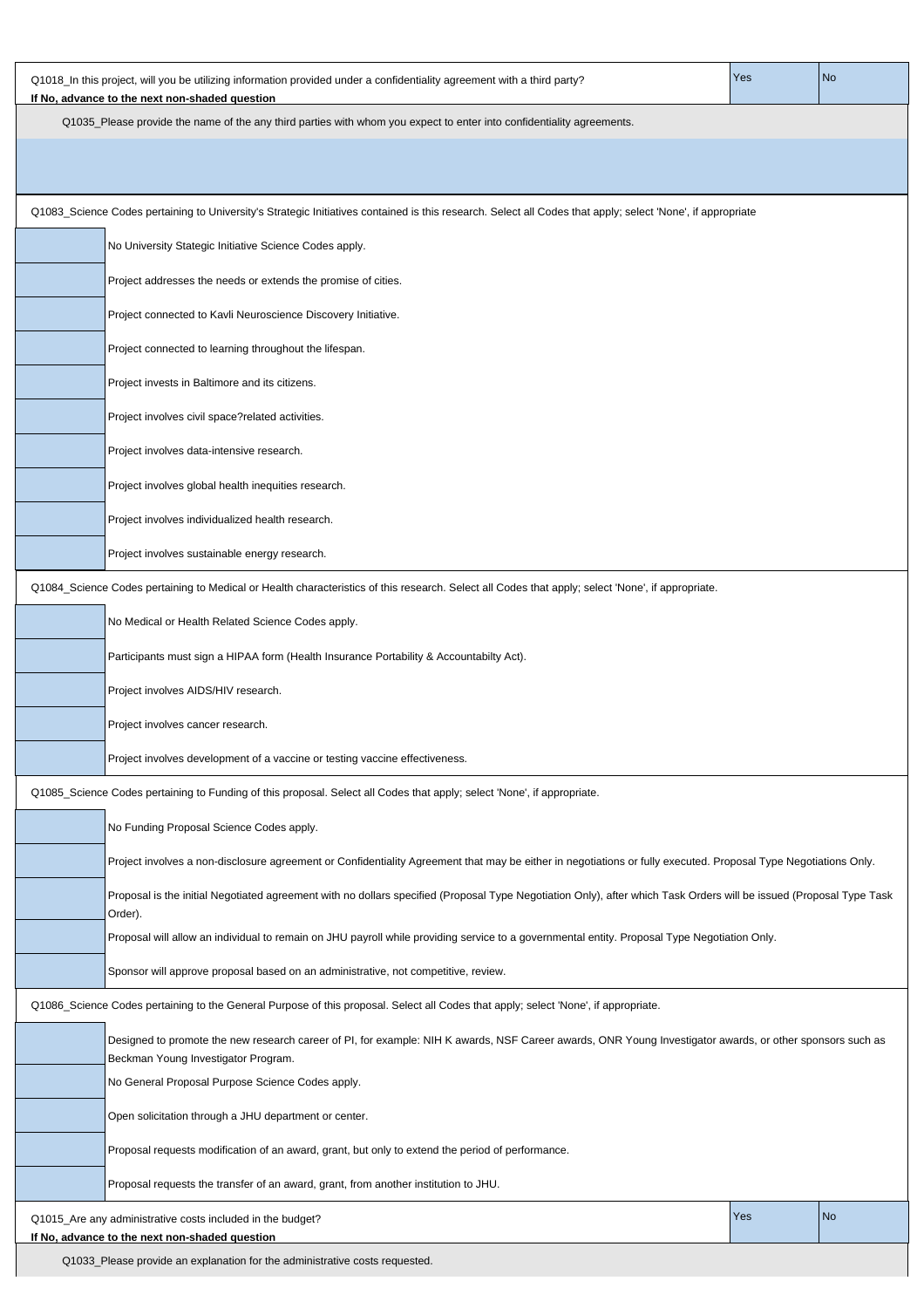| Q1019_In this project, will you be utilizing materials provided under a Material Transfer Agreement (MTA) with a sponsor and/or third party?<br>If No, advance to the next non-shaded question                                                                                                                                                                                                                                                                                                                                                                                                                                                                                         |     | Yes | <b>No</b> |  |
|----------------------------------------------------------------------------------------------------------------------------------------------------------------------------------------------------------------------------------------------------------------------------------------------------------------------------------------------------------------------------------------------------------------------------------------------------------------------------------------------------------------------------------------------------------------------------------------------------------------------------------------------------------------------------------------|-----|-----|-----------|--|
| Q1036_Please provide the name of the company or institutions with whom you have or may have the material transfer agreement.                                                                                                                                                                                                                                                                                                                                                                                                                                                                                                                                                           |     |     |           |  |
|                                                                                                                                                                                                                                                                                                                                                                                                                                                                                                                                                                                                                                                                                        |     |     |           |  |
| Q1095_Is this proposal, in any way, a result of Catalyst or Discovery award funding?<br>If No, advance to the next non-shaded question                                                                                                                                                                                                                                                                                                                                                                                                                                                                                                                                                 |     | Yes | <b>No</b> |  |
| Q1133_Was it a Catalyst or Discovery award?                                                                                                                                                                                                                                                                                                                                                                                                                                                                                                                                                                                                                                            |     |     |           |  |
| <b>MIQ Mandatory International Questionnaire</b>                                                                                                                                                                                                                                                                                                                                                                                                                                                                                                                                                                                                                                       |     |     |           |  |
| Q1055_Will your project require the involvement of any foreign country, its citizens or organizations?<br>If No, advance to the next questionnnaire                                                                                                                                                                                                                                                                                                                                                                                                                                                                                                                                    | Yes |     | <b>No</b> |  |
| Please select foreign country and activity type where sponsored activity will take place.                                                                                                                                                                                                                                                                                                                                                                                                                                                                                                                                                                                              |     |     |           |  |
|                                                                                                                                                                                                                                                                                                                                                                                                                                                                                                                                                                                                                                                                                        |     |     |           |  |
| <b>Additional Information</b>                                                                                                                                                                                                                                                                                                                                                                                                                                                                                                                                                                                                                                                          |     |     |           |  |
| Click here to add additional countries.                                                                                                                                                                                                                                                                                                                                                                                                                                                                                                                                                                                                                                                |     |     |           |  |
| Q1063_Please provide as much of the following information as you can about any foreign national or foreign organization to which you expect to provide access to project-related<br>devices, materials, source code or technical data during the course of the project:<br>full legal name,<br>country of citizenship (or an organization's home country),<br>connection to the proposed project (e.g., University employee, student-lab assistant, collaborator, vendor, independent contractor, subrecipient),<br>the parts of the project in which they will be involved and what they are expected to contribute, and<br>location during project (US and/or named foreign country) |     |     |           |  |
|                                                                                                                                                                                                                                                                                                                                                                                                                                                                                                                                                                                                                                                                                        |     |     |           |  |
| <b>Click here to add additional countries.</b>                                                                                                                                                                                                                                                                                                                                                                                                                                                                                                                                                                                                                                         |     |     |           |  |
| Q1090_In addition to the foreign persons whom you described above, do you reasonably expect that other, presently unknown foreign<br>persons will also be provided with access to devices, materials, source code or technical know-how, while they are in the United States?                                                                                                                                                                                                                                                                                                                                                                                                          | Yes |     | <b>No</b> |  |
| Q1064_To the best of your knowledge, will there be any restrictions upon:<br>a) the publication of project results, or<br>b) the inclusion of foreign nationals in some or all project activities?                                                                                                                                                                                                                                                                                                                                                                                                                                                                                     | Yes |     | <b>No</b> |  |
| Q1065_In the text box below, please describe the kind of restrictions that you believe will apply to the conduct of your project or to the publication of its results.                                                                                                                                                                                                                                                                                                                                                                                                                                                                                                                 |     |     |           |  |
|                                                                                                                                                                                                                                                                                                                                                                                                                                                                                                                                                                                                                                                                                        |     |     |           |  |
| Yes<br><b>No</b><br>Q1067_Are any foreign countries associated with your project subject to sanctions implemented by the Office of Foreign Assets Control<br>(OFAC)? This includes any country that you have disclosed in prior Research Compliance Questions, either because project-related<br>activities are expected to take place within the boundaries of a country, or because one of its citizens will contribute to the project.                                                                                                                                                                                                                                              |     |     |           |  |
| If you do not know if a particular country is subject to OFAC sanctions, click on the link at the right of this question. In the window that<br>pops up, use the link provided in the Regulations section. This should instruct your browser to open the OFAC Web page that lists<br>currently sanctioned countries.                                                                                                                                                                                                                                                                                                                                                                   |     |     |           |  |

ı

**MCQ Mandatory Compliance Questionnaire**

 $\mathbf{I}$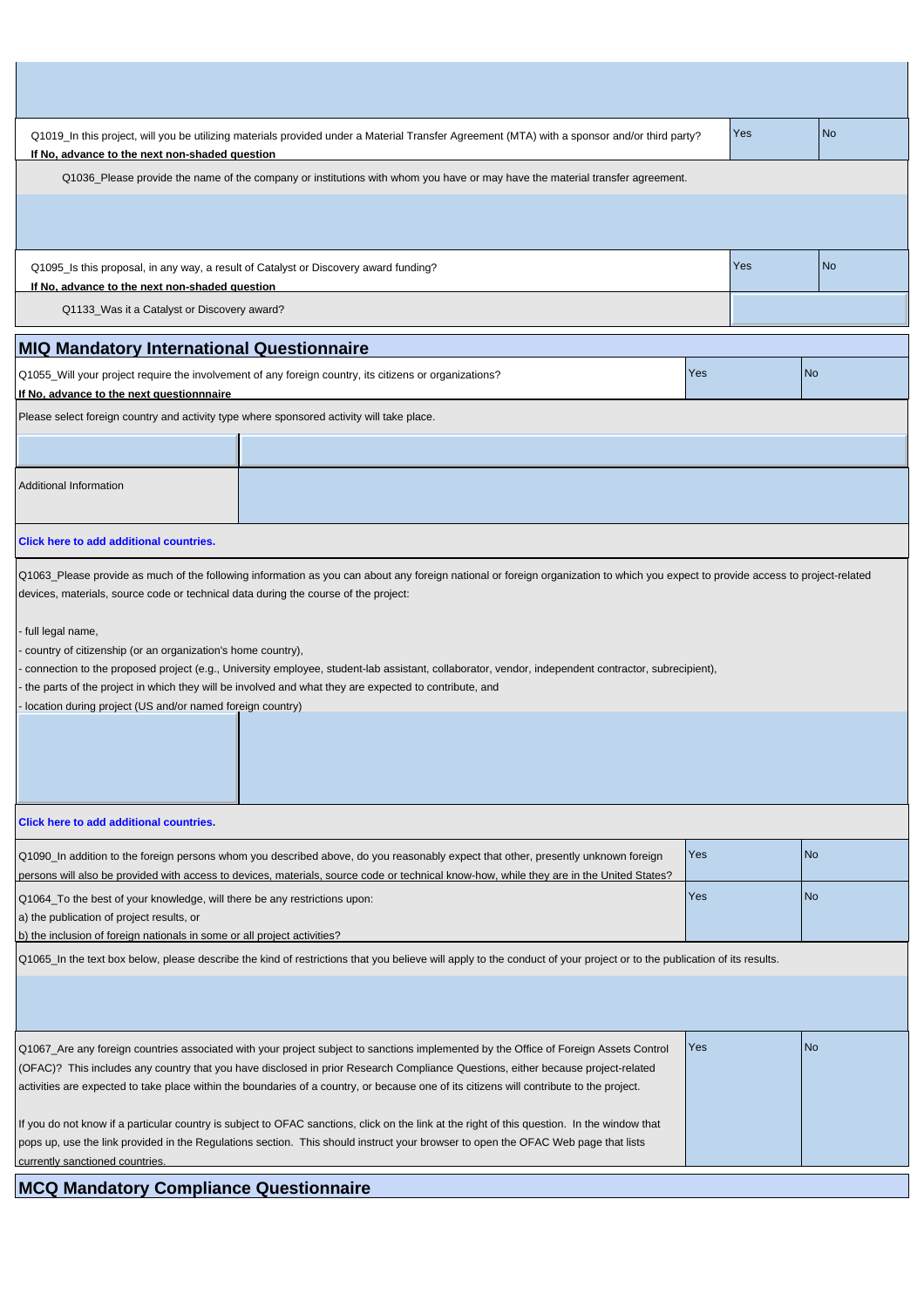| Q1005_Does this proposal involve human subjects? If this proposal includes any of the following, please answer "yes"                                                                                                                                                                                 | Yes | <b>No</b> |
|------------------------------------------------------------------------------------------------------------------------------------------------------------------------------------------------------------------------------------------------------------------------------------------------------|-----|-----------|
| - Interventional clinical trial                                                                                                                                                                                                                                                                      |     |           |
| - Observational clinical studies                                                                                                                                                                                                                                                                     |     |           |
| - Social/Behavioral intervention                                                                                                                                                                                                                                                                     |     |           |
| - Collection of data by interview, survey, focus group, educational tests, observation of public behavior                                                                                                                                                                                            |     |           |
| - Review of existing identifiable data including protected health information                                                                                                                                                                                                                        |     |           |
| If No, advance to the next non-shaded question                                                                                                                                                                                                                                                       |     |           |
| Q1100_Is this a multi-site study?                                                                                                                                                                                                                                                                    | Yes | <b>No</b> |
| Q1091_You have indicated that your proposal includes a multi-site study involving human subjects. A plan for use of a single IRB                                                                                                                                                                     | Yes | <b>No</b> |
| (sIRB) may be required for your federally-funded human subjects research. The sIRB is the selected IRB of record that conducts                                                                                                                                                                       |     |           |
| the ethical review for participating sites of the multi-site study.                                                                                                                                                                                                                                  |     |           |
|                                                                                                                                                                                                                                                                                                      |     |           |
| Does this proposal require use of a single IRB (sIRB) to review the human suibjects research proposed?                                                                                                                                                                                               |     |           |
| Please check with the appropriate JHU IRB if uncertain whether your study may require use of a sIRB.                                                                                                                                                                                                 |     |           |
| Q1102_Will you use the JHM IRB or an External IRB as the sIRB?                                                                                                                                                                                                                                       |     |           |
|                                                                                                                                                                                                                                                                                                      |     |           |
| Q1006_Does this project involve disclosure/receipt of protected health information to/from sponsor or third parties?                                                                                                                                                                                 | Yes | <b>No</b> |
| Q1007_Does this project involve use of any of the following: human embryonic stem cells (hESCs), somatic cell nuclear transfer (SCNT)                                                                                                                                                                | Yes | <b>No</b> |
| involving human cells or other human pluripotent stem cells (hPSCs) that are already subject to oversight by the JHU Institutional Stem Cell                                                                                                                                                         |     |           |
| Research Oversight (ISCRO) Committee (http://www.hopkinsmedicine.org/Research/iscro/)?                                                                                                                                                                                                               |     |           |
| If No, advance to the next non-shaded question                                                                                                                                                                                                                                                       |     |           |
| Q1054_Have you obtained review and approval from the Stem Cell Research Oversight Committee (JHU ISCRO)?                                                                                                                                                                                             | Yes | <b>No</b> |
| Q1008_Does this project involve use of live vertebrate animals?                                                                                                                                                                                                                                      | Yes | <b>No</b> |
| Q1017_Will the project include subawards or subcontracted effort to other organizations?                                                                                                                                                                                                             | Yes | <b>No</b> |
| If No, advance to the next non-shaded question                                                                                                                                                                                                                                                       |     |           |
| Q1105_Does any proposed subrecipient employ any immediate family member of a named JHU investigator?                                                                                                                                                                                                 | Yes | <b>No</b> |
| Q1106_Has the relevant named JHU investigators disclosed, as required by JHU Policy, all financial interests and employment                                                                                                                                                                          | Yes | <b>No</b> |
| relationships between the named JHU investigator (and/or their immediate family member) and the proposed subrecipient?                                                                                                                                                                               |     |           |
| Q1104_Does any named JHU investigator (or any immediate family member of a named JHU investigator) have an ownership or equity                                                                                                                                                                       | Yes | <b>No</b> |
| interest in any proposed subrecipient?                                                                                                                                                                                                                                                               |     |           |
| Q1106_Has the relevant named JHU investigators disclosed, as required by JHU Policy, all financial interests and employment                                                                                                                                                                          | Yes | <b>No</b> |
| relationships between the named JHU investigator (and/or their immediate family member) and the proposed subrecipient?                                                                                                                                                                               |     |           |
| Q1107_Will there be any foriegn subrecipients?                                                                                                                                                                                                                                                       | Yes | <b>No</b> |
|                                                                                                                                                                                                                                                                                                      |     |           |
| Q1020_Do you anticipate that this project will involve existing JHU intellectual property (yours or another investigator's), such as inventions,                                                                                                                                                     | Yes | <b>No</b> |
| copyrights, etc?<br>If No, advance to the next non-shaded question                                                                                                                                                                                                                                   |     |           |
|                                                                                                                                                                                                                                                                                                      | Yes | <b>No</b> |
| Q1038_Has the proposed use been approved by Johns Hopkins Tech Transfer?                                                                                                                                                                                                                             |     |           |
| Q1037_Please identify the JHU disclosure number.                                                                                                                                                                                                                                                     |     |           |
|                                                                                                                                                                                                                                                                                                      |     |           |
|                                                                                                                                                                                                                                                                                                      |     |           |
|                                                                                                                                                                                                                                                                                                      | Yes | <b>No</b> |
| Q1066_Will any tangible item or information used for, or likely to arise from, the proposed project a) be the product of defense funding, b) be<br>designed, developed, configured, adapted, or modified for a military, space or intelligence application, or c) have potential, military, space or |     |           |
| intelligence applications?                                                                                                                                                                                                                                                                           |     |           |
| If No, advance to the next non-shaded question                                                                                                                                                                                                                                                       |     |           |
| Q1092_Will the project include or anticipate a Johns Hopkins Clinical Research Network (JHCRN) as a sub site or participant in this                                                                                                                                                                  | Yes | <b>No</b> |
| study?                                                                                                                                                                                                                                                                                               |     |           |
| Q1094_Please provide comments on the Johns Hopkins Clinical Research Network (JHCRN) as a sub site or participant being used.                                                                                                                                                                        |     |           |
|                                                                                                                                                                                                                                                                                                      |     |           |
|                                                                                                                                                                                                                                                                                                      |     |           |
|                                                                                                                                                                                                                                                                                                      |     |           |
| Q1093_Please check the appropriate Johns Hopkins Clinical Research Network (JHCRN) as a sub site or participant.                                                                                                                                                                                     |     |           |